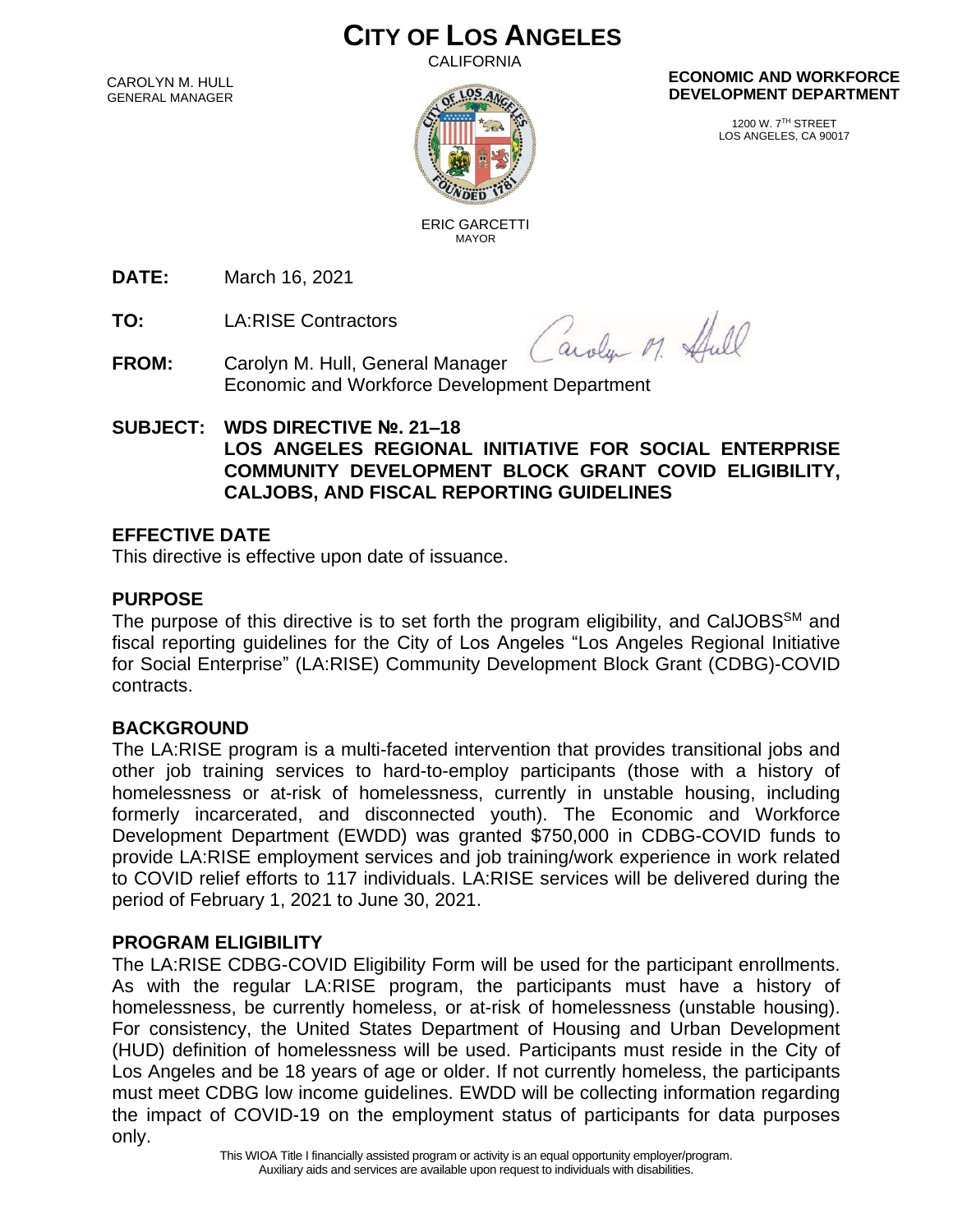#### **CDBG INCOME DETERMINATION AND VERIFICATION**

CDBG funds must be used to serve low income persons whose annual income falls below 80% of the area median family income based on family size.

|                               | <b>FAMILY SIZE</b> |          |          |          |          |           |           |           |
|-------------------------------|--------------------|----------|----------|----------|----------|-----------|-----------|-----------|
| <b>INCOME</b><br><b>LEVEL</b> |                    |          |          | 4        |          |           |           | 8         |
| <b>Extremely</b><br>Low       | \$23,700           | \$27,050 | \$30,450 | \$33,800 | \$36,550 | \$39,250  | \$41,950  | \$44,650  |
| Very "Low"                    | \$39,450           | \$45,050 | \$50,700 | \$56,300 | \$60,850 | \$65,350  | \$69,850  | \$74,350  |
| Low "Mod"                     | \$63,100           | \$72,100 | \$81,100 | \$90,100 | \$97,350 | \$104,550 | \$111,750 | \$118,950 |

The family size qualifying maximum Income levels are as follows:

Presumed Eligible: The following groups are presumed CDBG eligible and income eligibility does not need to be completed using source documentation for beneficiaries: homeless persons, elderly 62+, severely disabled, battered spouses, abused children, illiterate adults, persons living with AIDS, and migrant farm workers.

For participants who indicate "formerly homeless" or "at-risk of homelessness" on the LA:RISE Eligibility Form, documenting and verifying the income of the participant is mandatory. LA:RISE partners must confirm income requirements through an examination of documents. Income determination and eligibility shall be made prior to enrollment into LA:RISE CDBG-COVID program. No services may be provided until the participant has furnished proof of CDBG income eligibility. All documentation necessary to establish CDBG income eligibility must be collected and placed in the participant's file.

"Income" is the total annual income of all family members as of the date that federalfunded assistance is provided. Additional expected sources of income and the amount expected during the period of federal assistance must be included in this calculation of annual family income. All income for all persons in the family **must** be included in calculating family income, whether or not the family member receives assistance. Types of income to be included are: wages, tips, self-employment income, interest/dividends, SSI or other public assistance, social security or other income received on a regular basis such as VA payments, retirement benefits, unemployment compensation, etc.

The income determination sheet used must be included in the participant's file along with the verification documents. LA:RISE partners may use the attached PY 20-21 LA:RISE CDBG-COVID Income Determination & Family Size Worksheet for income determination. Alternatively, LA:RISE partners may use HUD's online income calculator via the following site[:https://www.hudexchange.info/news/cpd-income-eligibility](https://www.hudexchange.info/news/cpd-income-eligibility-calculator-updated-with-income-limits/)[calculator-updated-with-income-limits/](https://www.hudexchange.info/news/cpd-income-eligibility-calculator-updated-with-income-limits/) This calculator is an interactive tool for determining the income eligibility and assistance amounts for beneficiaries of HUD CDBG programs. Select CDBG, the National Objective being met is Low/Mod- Limited Clientele, at 80% of the area median family income. Once the requested data is entered, this calculator will generate a summary of results for each beneficiary (see sample attached).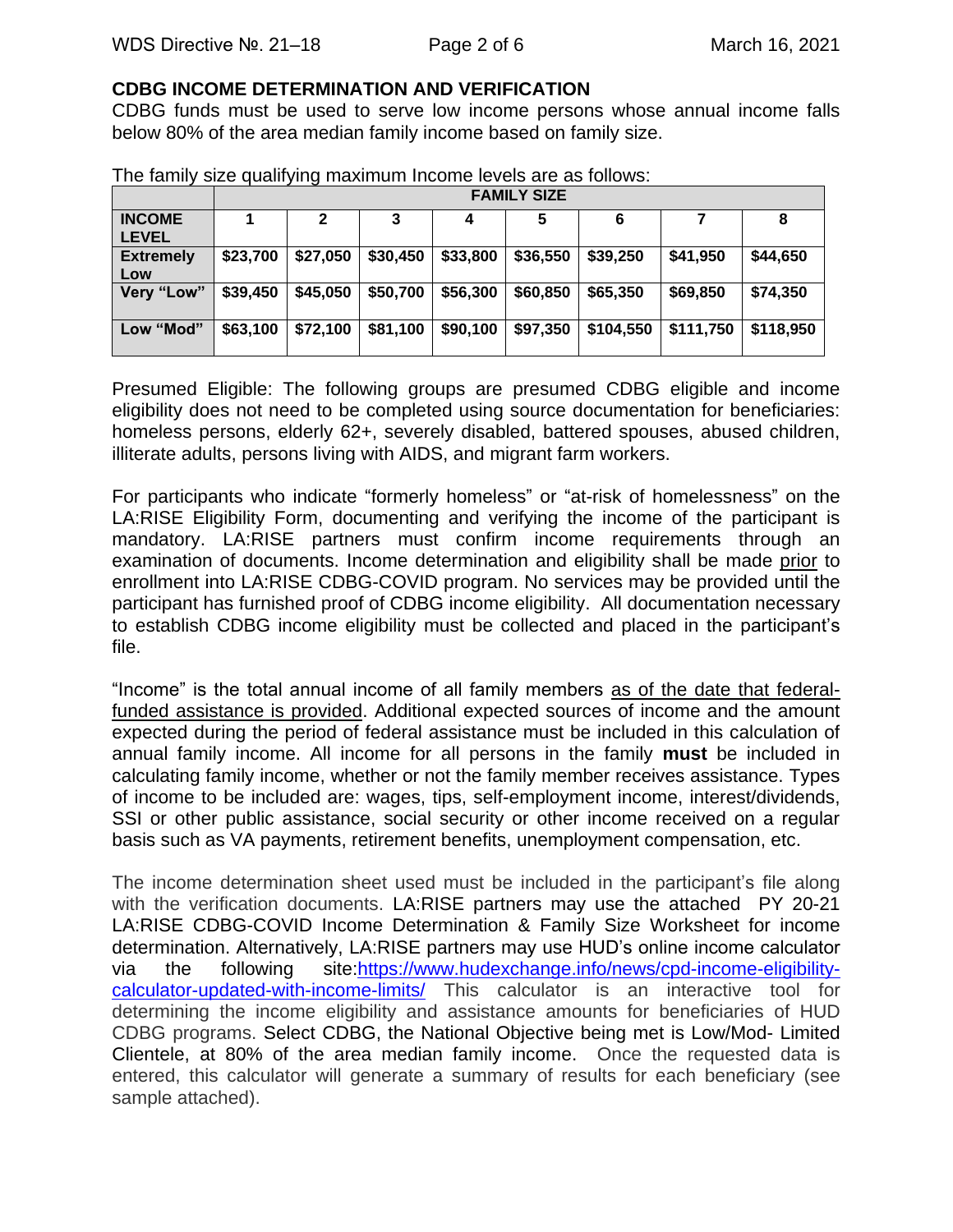**PROHIBITION AGAINST DUPLICATION OF BENEFITS AND REQUIRED AFFIDAVIT** LA:RISE CDBG-COVID funded agencies and participants are subject to the federal Robert T. Stafford Disaster Relief and Emergency Assistance Act (Stafford Act) which prohibits the duplication of benefits. Per HUD CDBG guidelines, participants will be required to sign a "no duplication of benefit" affidavit affirming that the participant has not received additional assistance from COVID-19 relief funding provided through the Coronavirus Aid, Relief, and Economic Security (CARES) Act or under any other federal disaster relief and emergency assistance programs. Any information provided that proves the participant received said benefits will lead to forfeiture of any funds granted and be cause for termination from the LA:RISE CDBG-COVID program.

### **COVID RELIEF WORKSITES AND ACTIVITY REPORT**

The program will provide job training and work experience in COVID relief efforts. LA:RISE participant job training duties must include COVID-19 disaster relief and humanitarian aid such as sanitizing of public spaces, support with emergency food distribution, supporting COVID-19 testing sites, staffing emergency shelters to support COVID preparation, response, and prevention. Description of the COVID relief worksite and of the work to be performed at the worksite by the participants must be provided to EWDD for review and approval. LA:RISE partners will submit a LA:RISE CDBG-COVID Relief Activity Report listing relief activities and outcomes achieved. Reports will be submitted to EWDD as needed, at a minimum on April 30, 2021 and June 30, 2021.

## **REQUIRED ELIGIBILITY AND PROGRAM DOCUMENTS**

The following LA:RISE standardized forms and documents are to be used:

| <b>Documents (CDBG-COVID)</b>                               |  |  |  |
|-------------------------------------------------------------|--|--|--|
| LA:RISE CDB-COVID Participant Eligibility Form              |  |  |  |
| Income Determination and Verification Form                  |  |  |  |
| No Duplication of Benefit Affidavit                         |  |  |  |
| Worksite Acknowledgement Form                               |  |  |  |
| Worksite Supervisor Orientation Sheet and ADA Information** |  |  |  |
| <b>Job Training Timesheet**</b>                             |  |  |  |
| Job Readiness Assessment Form*                              |  |  |  |
| <b>Retention Support Referral Form</b>                      |  |  |  |
| <b>COVID Relief Activity Report</b>                         |  |  |  |

\*SEs may use the regular JRA tool created by REDF if preferred

\*\* Applicable if using outside worksites

## **LA:RISE PARTNERS**

The following agencies will be partnered to provide LA:RISE CDBG-COVID services:

| <b>Job Training Services:</b><br><b>Social Enterprise/Transitional</b><br><b>Employment Partner</b> | <b>Workforce Partner</b>             | <b>Job Retention</b><br>& Personal<br><b>Support Partner</b> |
|-----------------------------------------------------------------------------------------------------|--------------------------------------|--------------------------------------------------------------|
| <b>Chrysalis Enterprises</b>                                                                        | Northeast Los Angeles WSC (Goodwill) | Chrysalis                                                    |
| Goodwill Industries So Cal                                                                          | Northeast Los Angeles WSC (Goodwill) | <b>FOLA</b>                                                  |
| Homeboy Industries                                                                                  | Northeast Los Angeles WSC (Goodwill) | <b>FOLA</b>                                                  |
| Los Angeles Conservation Corps                                                                      | Northeast Los Angeles WSC (Goodwill) | <b>FOLA</b>                                                  |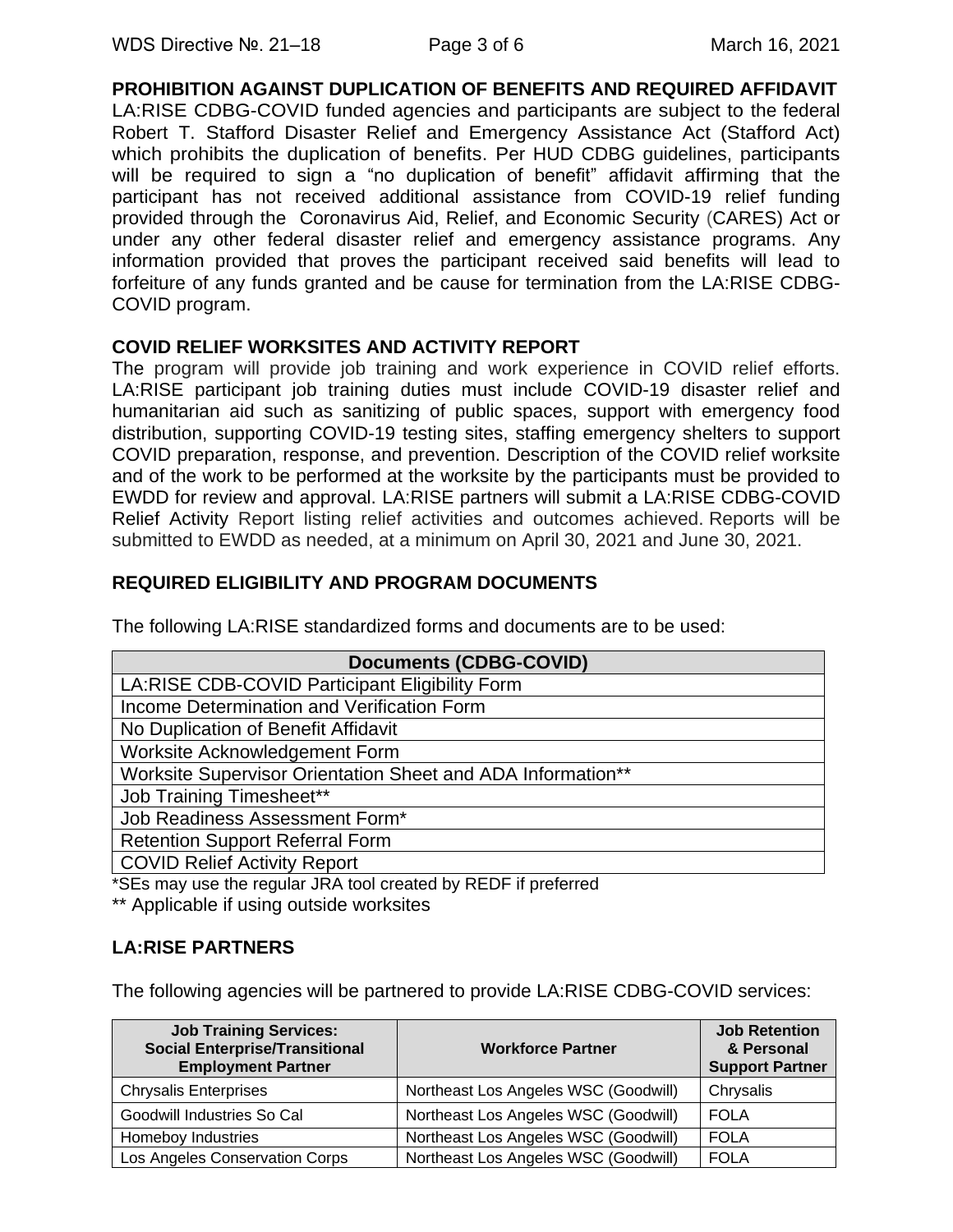| Center for Employment Opportunities    | Vernon Central/LATTC WSC (CRCD)    | <b>CEO</b>         |
|----------------------------------------|------------------------------------|--------------------|
| <b>CRCD</b> Enterprise                 | Vernon Central/LATTC WSC (CRCD)    | <b>ARC</b>         |
| Downtown Women's Center                | Vernon Central/LATTC WSC (CRCD)    | <b>DWC</b>         |
| <b>YWCA Digital Learning Academy</b>   | Hollywood WSC (MCS)                | YWCA DLA           |
| Los Angeles LGBT Center                | Hollywood WSC (MCS)                | <b>LGBT Center</b> |
| <b>Managed Career Solutions</b>        | Hollywood WSC (MCS)                | Hollywood WSC      |
| Center for Living and Learning         | Sun Valley WSC (El Proyecto)       | <b>CLL</b>         |
| <b>AYE YouthSource Center</b>          | AYE YSC (Catholic Charities of LA) | AYE YSC            |
| Sun Valley YouthSource Center          | Sun Valley YSC (El Proyecto)       | Sun Valley YSC     |
| West Los Angeles YouthSource<br>Center | <b>UCLA YSC</b>                    | <b>UCLA YSC</b>    |

## **CALJOBSSM DATA REPORTING REQUIREMENTS**

LA:RISE partners will utilize the CalJOBS<sup>SM</sup> system [\(www.caljobs.ca.org\)](http://www.caljobs.ca.org/) to report program services delivered and participant outcomes achieved. Data from the CalJOBSSM Regional LA:RISE Generic Module Application and from the City's WIOA programs will be used to substantiate program enrollments and performance measures achieved.

#### **CO-ENROLLMENT INTO WIOA**

At least 70% of LA:RISE participants are to be co-enrolled into the City's WIOA programs.

#### **MIS GUIDELINES**

The MIS Unit has provided instructions to enter participants and activities into the CalJOBS<sup>SM</sup> system.

| <b>JOB TRAINING:</b><br><b>SOCIAL ENTERPRISE/</b><br><b>TRANSITIONAL</b><br><b>EMPLOYMENT</b><br><b>PROVIDER</b>                                                                                                                                                                                                                                                                                                                                                                                                        | <b>PROGRAM</b>                                                                                                                        | <b>REQUIRED</b><br><b>ACTIVITY CODE</b>                      |  |  |
|-------------------------------------------------------------------------------------------------------------------------------------------------------------------------------------------------------------------------------------------------------------------------------------------------------------------------------------------------------------------------------------------------------------------------------------------------------------------------------------------------------------------------|---------------------------------------------------------------------------------------------------------------------------------------|--------------------------------------------------------------|--|--|
| Participants are to be<br>enrolled under the Generic<br>Module "Regional LA:RISE"                                                                                                                                                                                                                                                                                                                                                                                                                                       | Select:<br>LA City General Fund (EWDD)                                                                                                | 101- Orientation                                             |  |  |
| <b>WORKFORCE PARTNER</b>                                                                                                                                                                                                                                                                                                                                                                                                                                                                                                | <b>LOCAL GRANT CODE</b><br><b>WIOA &amp; Non-WIOA Title 1</b>                                                                         | <b>REQUIRED</b><br><b>IDENTIFIER</b><br><b>ACTIVITY CODE</b> |  |  |
| WIOA Title I or WIOA co-<br>enrolled                                                                                                                                                                                                                                                                                                                                                                                                                                                                                    | To identify participant as LA City<br><b>General Fund- CDBG-COVID</b><br>participant-the following local grant<br>code must be added: | Non-WIOA Local<br><b>Grant Code Activity</b><br>Code         |  |  |
| <b>LA City General Fund</b>                                                                                                                                                                                                                                                                                                                                                                                                                                                                                             | LA City General Fund (EWDD) LAI<br>515                                                                                                | 321 - Transitional<br>Job                                    |  |  |
| ALL LA:RISE participants MUST have a generic module application AND a Title I - WIOA<br>application, in order to count as a fully enrolled LA:RISE participant. Without the Title I WIOA<br>application, EWDD will not be able to record crucial demographic data, nor track placements<br>and employment information. Social Enterprises shall coordinate with workforce partner to<br>create CalJOBS WIOA Title 1 Application for all LA:RISE participants within 30 to 60 days<br>of the generic module application. |                                                                                                                                       |                                                              |  |  |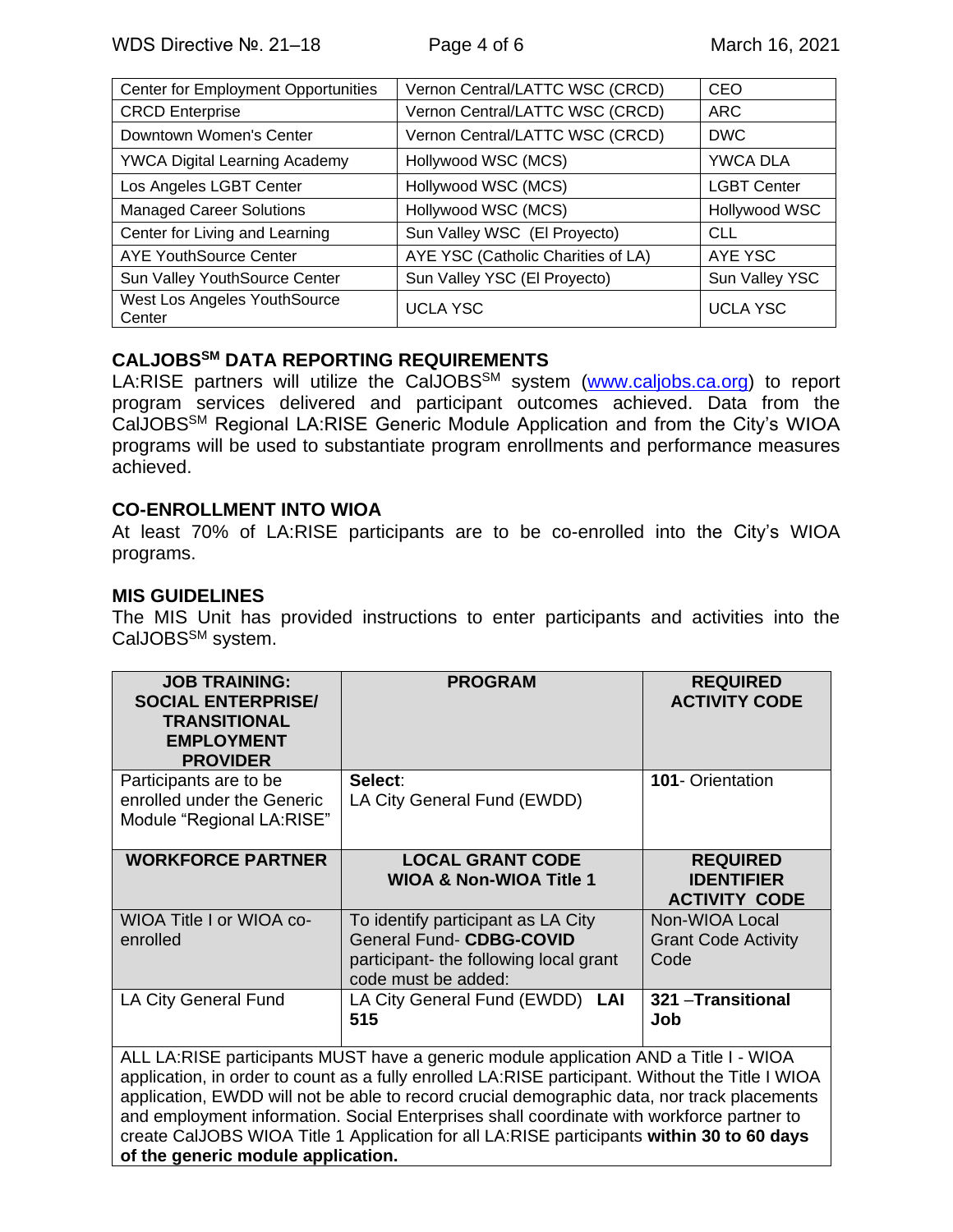#### **REFERRAL SOURCE**

To distinguish between the regular City General Fund enrollments vs. CDBG-COVID enrollments:

Under Question 5 of the Generic Module Application, LA:RISE partners are to indicate Referral Source: "**CDBG-COVID**" and are to add a case note to note that the participant is a LA:RISE CDBG-COVID funded participant.

#### **BUDGET GUIDELINES**

CDBG-COVID funds will be used to provide the following LA:RISE services:

- Job training stipends (up to \$4,000 per participant, recommended for a minimum of 20 hours per week/4 hours per day at job training rate of \$14.25 to \$15 per hr.)
- Case management services
- Skill building/classroom training
- Job placement services
- Support services
- Job retention services
- Job retention support service stipends

A budget/expenditure plan will be required from all participating contractors. In preparing your budgets, please adhere to the following guidelines:

PY 20/21 LA:RISE Budget Forms

- Utilize the attached budget forms template to request payment for delivered services
- Submit the completed Narrative Form along with the other budget forms
- Budget must reflect the funding structure outlined in the LA:RISE contracts
- EWDD will not process the proposed budget if the attached LA:RISE PY 20/21 budget template is not utilized.

Budget Support Documents

Submit all required support documentation with the budget forms to avoid withheld funds (e.g. subcontractors, indirect cost rate approval letter, etc.)

Cost Allocation Plan

- Apply appropriate Cost Allocation Plan (based on projected expenditures)
- For Agency Staff: Schedule of Personnel: FICA must be at fixed rate of 7.65%

Not Allowable Items

- Participant Wages and Fringe Benefits (not an eligible CDBG expense)
- Retention Financial Incentives (not an eligible CDBG expense)
- Personnel Costs Category: Salaries Overtime
- Other Costs Category: Rent/Depreciation: only one item may be billed, not both.